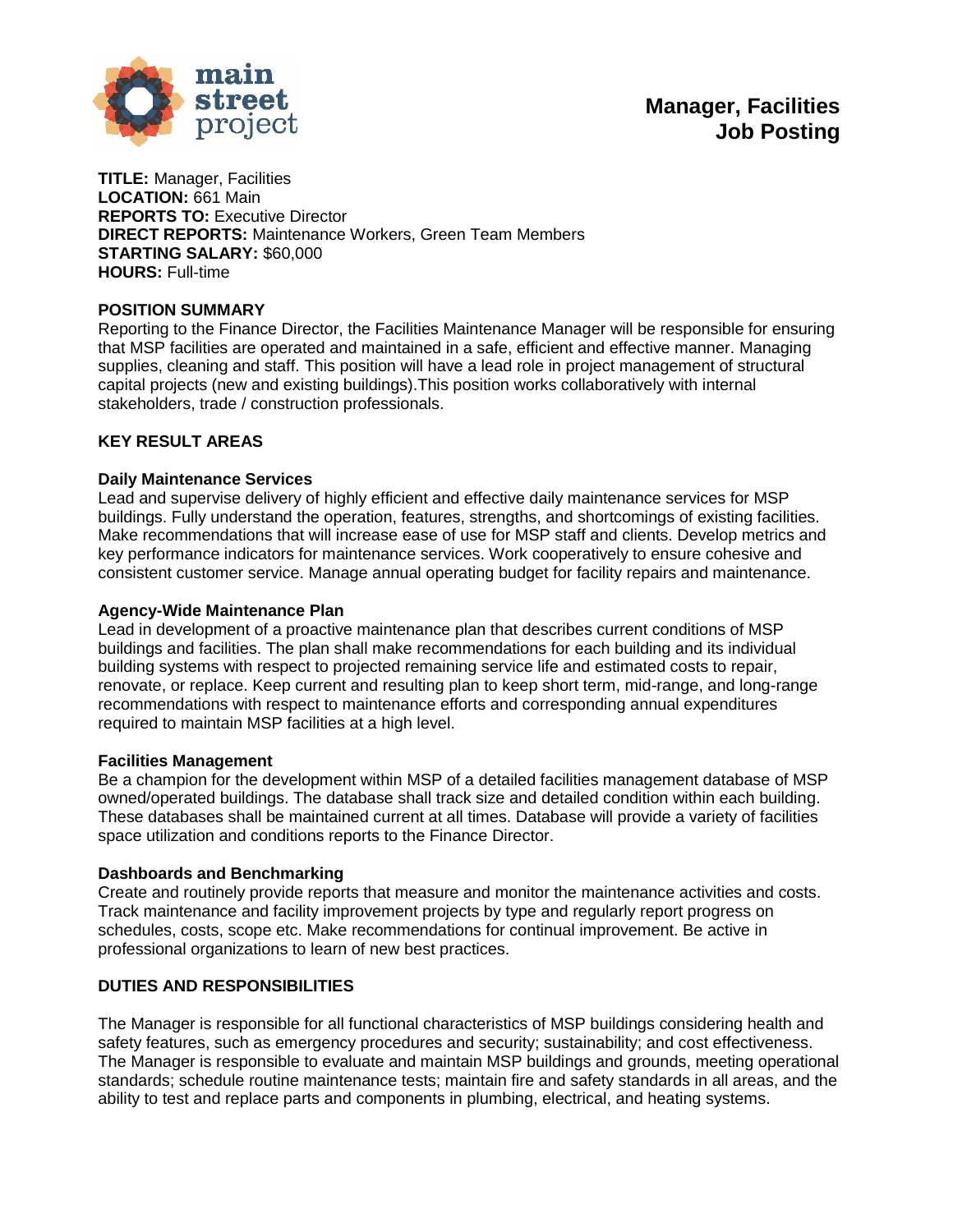

# **Manager, Facilities Job Posting**

- Carrying out tests on systems and making changes where necessary.
- Monitoring the installation of services and managing their maintenance.
- Making sure that all building services meet health and safety requirements and environmental legislation.
- Meet regularly with internal stakeholders to determine priorities of improvement.
- Regularly inspect property for needed improvements and upkeep.
- Prioritize and schedule repairs and maintenance.
- Inspect equipment to identify operational inefficiency and facilitate optimization.
- Proffer technical advice and recommendations to a maintenance team to ensure an efficient workforce.
- Design and implement programs for effective maintenance operations.
- Ensure adherence to health/safety procedures and policies
- Prepare and manage maintenance budgets in order to meet set objectives
- Monitor equipment inventory and place orders when necessary to ensure availability of required resources
- Conduct negotiations with third party contractors to determine the rate and terms of service
- Supervise the activities of a building upkeep personnel to ensure they maintain a clean and orderly facility
- Maintain accurate record of maintenance operations and present to upper management reports of daily activities.
- Create staff schedules for workweek, weekend and night coverage.
- Track all material and tool expenses.
- Maintain a well-groomed and clean building appearance at all times.
- Utilize approved outside contractors for larger jobs.
- Liaising with plumbers, electricians, surveyors, architectural technologists and other construction professionals.
- Maintain or repair the facilities as needed; identify building maintenance needs; presenting strategies and solutions
- Plan, organize, direct, control and evaluate the activities and operations of the facilities department or project teams
- Develop and implement policies, standards and procedures.
- Explain proposals and present engineering reports and findings.
- Oversee development and maintenance of staff competence in required areas.
- May participate directly in the design, development and inspection of technical projects or in the engineering work of the department.
- Other duties as requested.

### Human Resources

- Staffing levels ensures staffing levels meets program delivery goals; identifies performance issues concerns taking appropriate action to resolve; works with the HR Department to fill vacancies; identifies hiring needs within the department advising the Human Resources Department.
- Scheduling & Payroll schedules staff for the general welfare and safety of MSP clients and program execution; works within the approved payroll budget; monitors payroll weekly and monthly; approves vacation requests in a timely manner; approves payroll hours and all timecard.
- Ensure staff receives appropriate supervision.